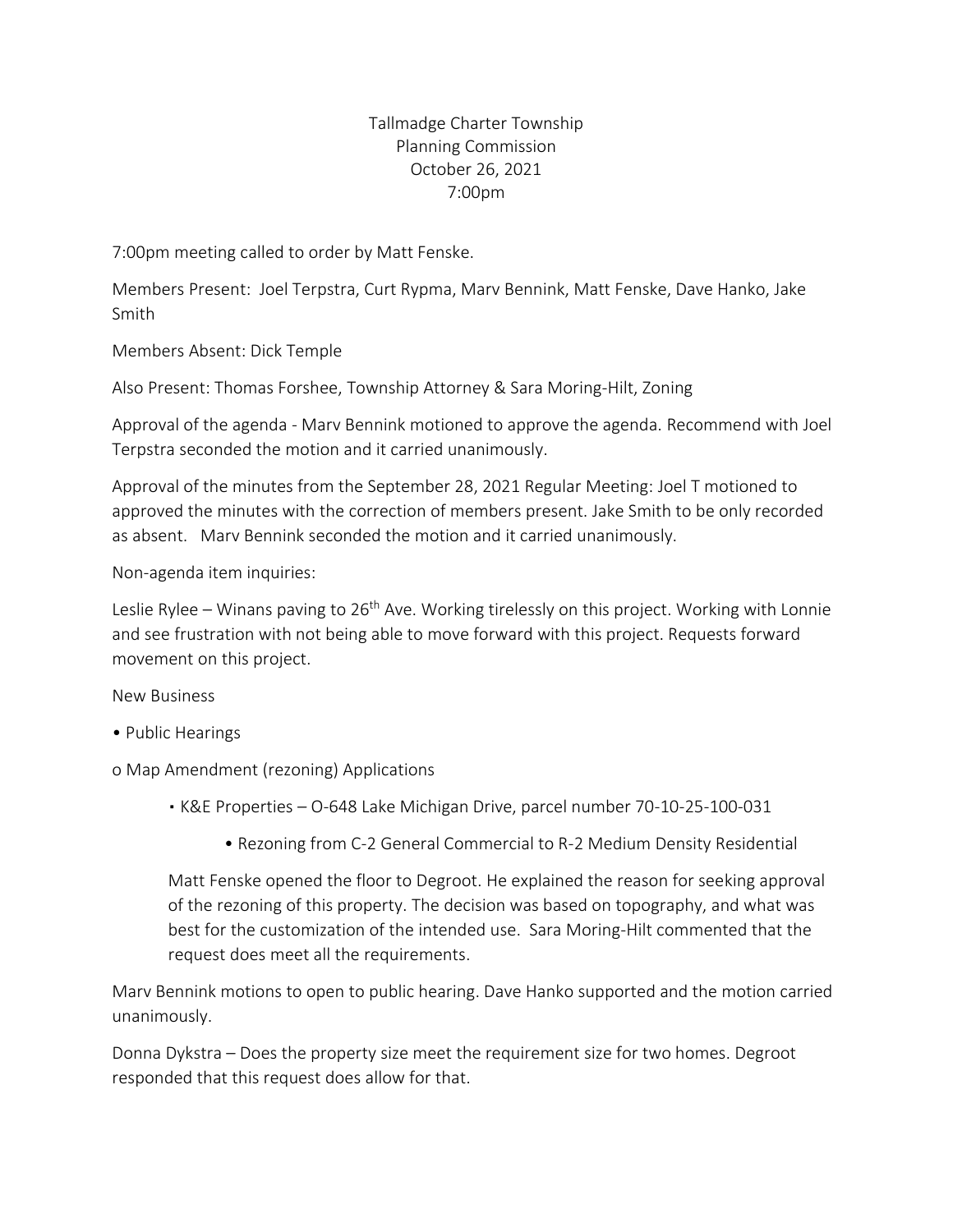Joel Terpstra moved and Dave Hanko supported to close the public hearing and motion carried unanimously.

Joel Terpstra to make a motion to recommend to the board of trustees the approval of this rezone request. Dave Hanko supported the motion and it was carried unanimously.

▪ Woodland Equipment – 1622 Lake Michigan Drive

• Rezoning from Rural Preserve to General Commercial

Matt Fenske opened the floor to Woodland. Woodland explained the reasoning of this request. This will allow for the install of a retention pond. Sara Moring- Hilt explained that this request does meet the zoning requirements and follows the master plan of the township.

Marv Bennink requests info on the location of the power lines. Woodland stated it runs along the front the property, not the back side.

Joel Terpstra moved to open to a public hearing. Marv Bennink supported and motion carried forward.

NO public comment.

Joel Terpstra moved to close the hearing. Dave Hanko supported and it carried unanimously.

Dave Hanko moved to recommend to the board of trustees the approval of this rezone request.. Marv Bennink seconded the motion and it carried unanimously.

• Site Plans

o K&E Properties – O-648 Lake Michigan Drive, parcel number 70-10-25-100-031

▪ Seeking office building and warehousing of approximately 35,054 square feet

Floor opened to K&E. Exxel explained the project plans. Discussion among Commissioners and applicant about water and sewer conditions, future use of front portion of property. Sara Moring-Hilt mentioned that the façade is now meeting the glass requirements and there is discussion about the sign ordinance. Marv Bennink question if all the elevations meet requirements and Sara Moring-Hilt confirmed they did. Question regarding fire suppression and applicant does intend to meet all township and fire requirements. There is potential that suites maybe used as rental spaces and they did take into consideration the needed parking spaces, which was confirmed by Sara Moring-Hilt.

Dave Hanko motioned to approve the site plan as presented, which includes: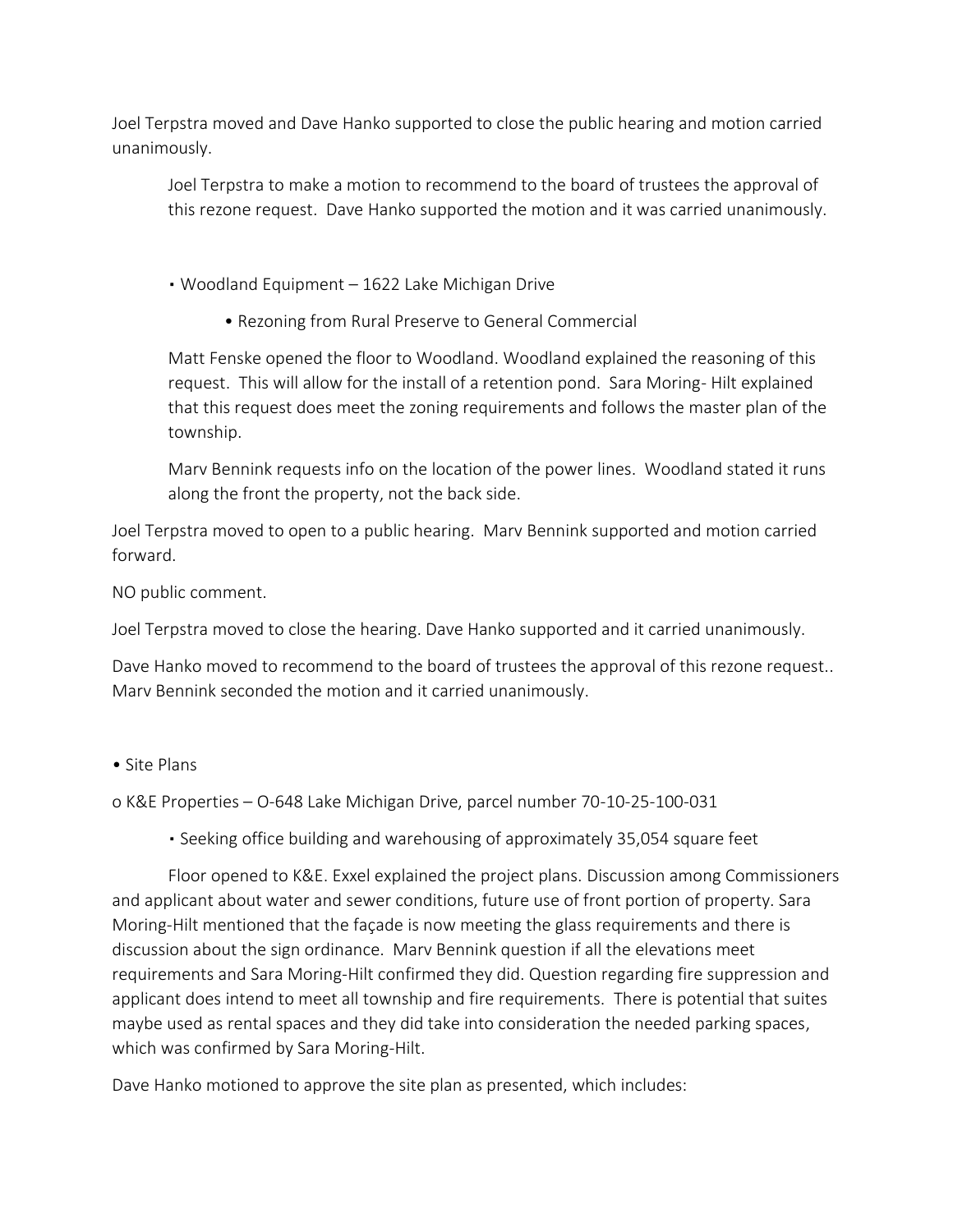• Site Plan Sheets

o Site Plan, Overall Site, Sheet 1, revised 9.29.21 by Exxel Engineering o Site Plan, Site Development Plan – North, Sheet 2, revised 9.29.21 by Exxel Engineering o Site Plan, Site Development Plan – South, Sheet 3, revised 9.29.21 by Exxel Engineering o Site Plan, Site Utility Plan – North, Sheet 4, revised 9.29.21 by Exxel Engineering 6 o Site Plan, Site Utility Plan – South, Sheet 5, revised 9.29.21 by Exxel Engineering o Site Plan, Site Grading and Soil Erosion Control Plan – North, Sheet 6, revised 9.29.21 by Exxel Engineering

o Site Plan, Site Grading and Soil Erosion Control Plan – South, Sheet 7, revised 9.29.21 by Exxel Engineering

o Site Plan, Site Grading and Soil Erosion Control Plan – Basin, Sheet 8, revised 9.29.21 by Exxel Engineering

o Site Plan, Truck Turning Worksheet, prepared 9.29.21 by Exxel Engineering

o Site Lighting Photometric Plan, Sheet 1 of 1, prepared 9.7.21 by Visual

o Landscape Plan, revised 10.5.21 by Harder and Warner Landscapes

o Preliminary Render, Sheet P2, revised 10.5.21 by Engelsma Homes

o Main Floor Plan, Sheet P3, revised 10.5.21 by Engelsma Homes

o Second Floor Plan, Sheet P5, revised 10.5.21 by Engelsma Homes

o North and South Elevations, Sheet P9, revised 10.5.21 by Engelsma Homes

o West and East Elevations, Sheet P10, revised 10.5.21 by Engelsma Homes

• Product Specification Sheets

o Building material product information dated 9.29.21

o Light fixture cut sheets prepared 9.29.21 by Lithonia Lighting

with the following conditions:

1. Must meet requirements of the Township Engineer

2. Must meet requirements of the Township Fire Department, specifically the 10/26 report.

3. Execution of the Water and Sewer Special Assessment Contract

4. Any changes to the approved site plan shall return to the Planning Commission for review and approval, if appropriate.

Joel Terpstra supported the motion and it carried unanimously.

Old Business

• Site Plans

o 1st Avenue Commercial

▪ Seeking façade amendment after-the-fact.

Houseman apologies for frustration at prior meeting and acknowledges his understanding now on how the procedures go. Went on to present photos of the project and update the Commissioners on current standing of the project. Discussed the lighting and photometric requirements are now being met. Dumpster enclosure has been completed. North elevation was addressed. Brown panel was removed and now has corrugated metal. 2 windows